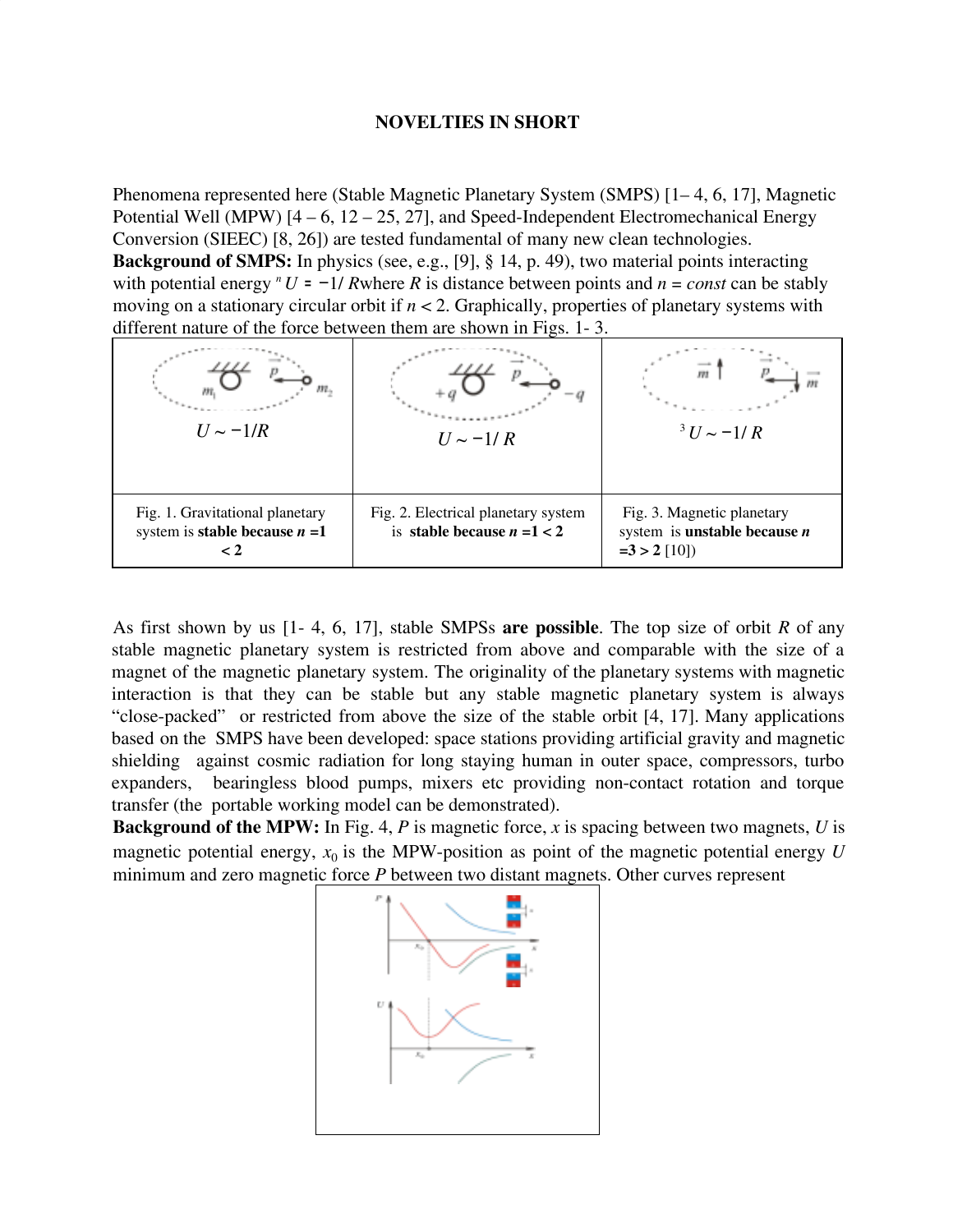Fig. 4. MPW- presentation

1

"classic" two-magnet force and magnetic potential energy versus distance between two magnets. Prima facie, MPW-interaction demonstrates variance with physics. Really, MPW denies classic imagination about **monotonicity** of the pair magnetic interaction because in physics footing exists: only two-nucleus potential energy has a local minimum as a function of two-nucleus distance, whereas potential energies of gravity and electromagnetic interactions are monotonic functions of the distance.

The MPW-phenomenon substantiated in  $[4 - 6, 27]$  is the basis of a new magnetic levitation  $[12]$ – 25, 27] distinguished by: 1) operates at rest and/or movements of a levitated body with no contact; 2) no control to operate; 3) no power supply for various masses of levitated bodies; 4) the highest level of magnetic force and stiffness allowing non-contact operation at extremely high speeds (hundred times and more compared to known maglev transport and magnetic bearing solutions using normal conductor electromagnets, permanent magnets and bulk superconductors); 5) largest range of operation gaps (from microns in small devices to meters in large scale applications).

**Background of the SIEEC:** From 1831, electricity is generated on the basis of the Faraday's experiment (see, e.g., [11], p. 285, Fig. 248) requiring the time-varying magnetic flux through a closed electrical circuit where electric current is to be induced. Such electromechanical energy conversion crucially depends on the relative speed between field winding and armature of electrical machinery. The new conversion completely turns mechanical energy into electrical one, and back, at **constant in the time** magnetic flux through the circuit [8, 26], and the completeness of the electromechanical energy conversion does not depend on the relative speed between the field winding and armature. The SIEEC can be used to generate electricity from any slow primary mechanical energy, e.g generation **(without dams)** from rising/ebbing ocean tides potential of which is sufficient to satisfy the world's energy needs during million years. Another sample: the SIEEC using energy from California's shore ocean waves enables replacement of all fuel-based power stations and heat-engine cars operating for California. Technologies based on the SIEEC are simply doable right now and do not require additional time and expenses to justify contrary to, e.g., nuclear fusion (app. \$20 billion from the first research and to the International Thermonuclear Experimental Reactor which is constructed now). Efficiency of the SIEEC is no less than 95% that **excludes** heating of the Earth similarly as existing coal-oil-gas and nuclear electricity generation and transport requiring heat machines with efficiency no higher than 50%, and/or solar with efficiency 10%.

## **REFERENCES**

1. Kozorez V. V., *About Two Magnet Problem*, Journal "Izvestiya AN SSSR" series "Mechanics of a solid body", 1974, № 3, pp. 29-31 (in Russian: Козорез В. В., <sup>О</sup> задаче двух магнитов, Известия АН СССР, серия Механика твердого тела, 1974, № 3, стр. 29-31)

2. Kozorez V. V., *About Orbital Motion Stability of Two Free Magnets*, Journal "Izvestiya AN SSSR", Series "Mechanics of a solid body", 1976, № 1, pp. 8-13 (in Russian: Козорез В. В., Об устойчивости орбитального движения двух свободных магнитов, Известия АН СССР, серия Механика твердого тела, 1976, № 1, стр. 8- 13)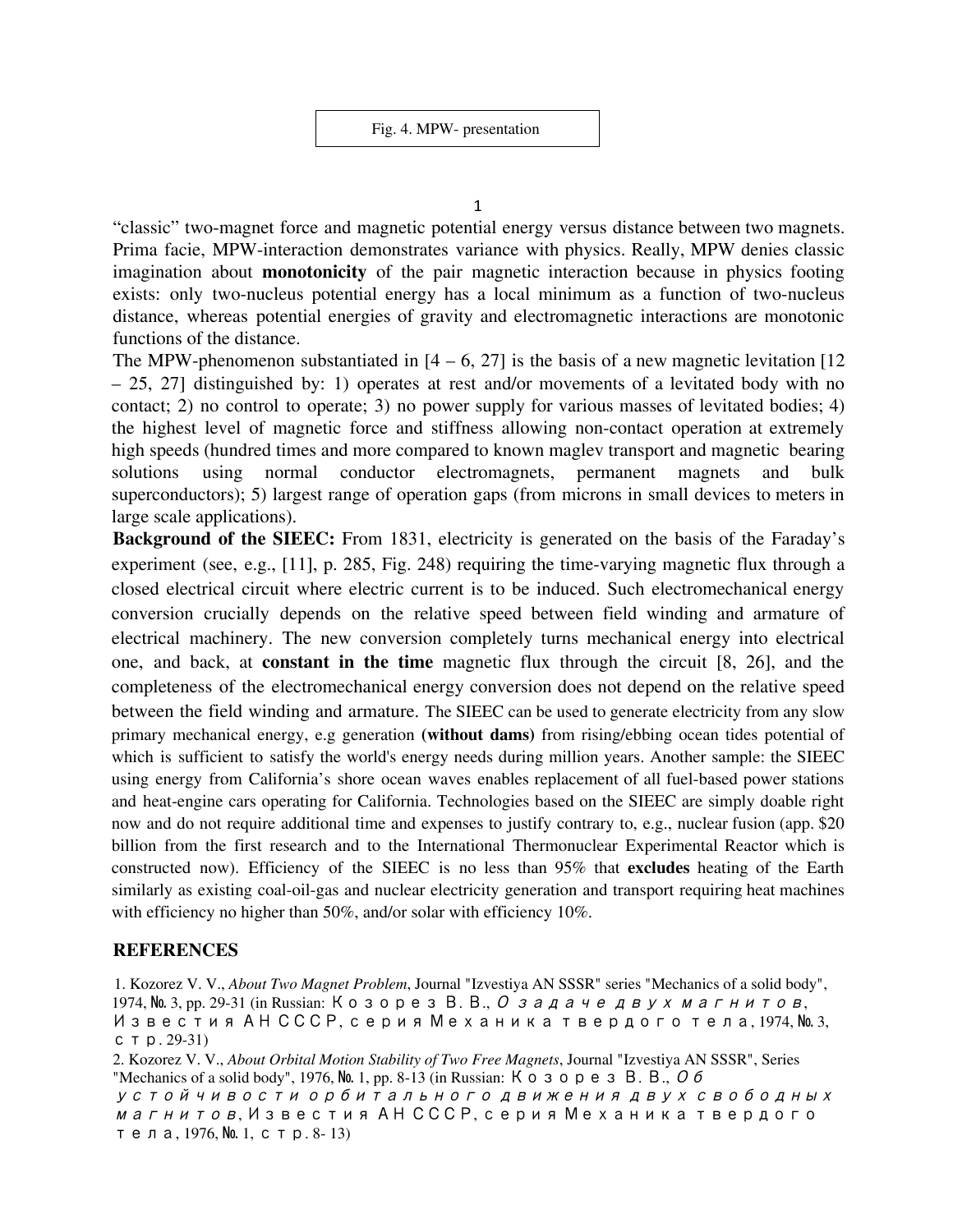3. Kozorez V. V., *About Orbital Motion Stability of a Free Magnetic Dipole in the Field of Ellipsoid*, Reports of the Academy of Sciences of USSR, 1977, 232, No. 5, pp. 1055-1057 (in Russian:  $K \circ \sigma$   $\rho$   $\rho$   $\sigma$   $\sigma$   $\sigma$ устойчивости орбитального движения свободного магнитного диполя <sup>в</sup> поле эллипсоида, Доклады АН СССР,1977, **232**, № 5, стр. 1055-1057)

4. Kozorez V. V. *Dynamical Systems of the Magnetically Interacting Free Bodies*, Kiev, «Naukova Dumka», 1981. – 140 p. (In Russian: Козорез В.В., Динамические системы магнитно взаимодействующих свободных тел, Киев, «Наукова думка», 1981. – 140 стр.)

## 2

5. Kozoriz V.V., *Experimental Studies of MPW Ef ect*, Preprint of Society for Advancing Mobility Land Sea Air and Space, 921588, USA, 1992

6. Michalevich V.S., Kozorez V.V., et al., *"Magnetic Potential Well" – Stabilizing Ef ect for Superconducting Dynamic Systems*, Kiev, Scientific Thought Press, 1991. - 336 p. (in Russian)

7. Kozoriz V., *Magnetic Potential Well Phenomenon Testing*, www.maglev2008.com, #107 8. Kozorez V., *Zero Voltage Energy Production*, US Patent Application 14/545,641 filed 06/01/2015 9. Landau L. D, Lifshits E. M., *Mechanics*, 4-th ed., Moscow, "Science" Press, 1988. – 216 p, § 14 (in Russian: Ландау Л. Д.,

Лифшиц Е. М., Механика, 4-ое изд., Москва, Изд-во «Наука», 1988. – 216 стр., § 14) 10. Ginzburg V. L. *The Theory of Meson and Nuclear Forces*, Uspekhi Fizicheskikh Nauk, vol. XXXI, issue 2, 1947, pp.174-209 (in Russian: Гинзбург В. Л., *Теория мезотрона и* ядерные силы, Успехи физических наук, том XXXI, вып. 2, 1947, стр. 174-209)

11. A. W. Poyser, *Magnetism and electricity: A manual for students in advanced classes*, Longmans, Green, & Co., London and New York, 1892, p. 285, fig. 248.

12. F. A. Wyczalek. *Maglev Transit in America and US National Energy Strategy*, Preprint of the Engineering Society for Advanced Mobility Land See Air and Space. - Portland (USA), 1991, # 911627 13. Kozoriz V.V., Kozoriz H.O., Hischak K. J.: *New Principles of Maglev and Traction Underlying Transportation*, Preprint of the Engineering Society for Advanced Mobility Land See Air and Space. - Portland (USA), 1991, # 911625 14. Michalevich V.S., Kozoriz V.V., Shablij V.P., *Magnetic Levitation Based on Magnetic Potential Well (MPW) Ef ect*, Preprint of Society for Advancing Mobility Land Sea Air and Space, 911626, USA,1991 15. Kozoriz V.V., Kozoriz H.A., Talanchuk P.M. *Non-polluting, Energy and Resource-Saving Transport with Magnetically Suspended Vehicles*, Preprint of Society for Advancing Mobility Land Sea Air and Space, 921589, USA, 1992

16. Vasyl' Kozoriz, *Novel Magnetic Levitation and Propulsion Phenomena*, Motor-Sich Publishing Complex, ISBN 966-7108-16-3, 1999. – 159 p.

17. Kozorez O. V., Kozoriz V.V., et al. *New Maglev Concept and Its Acceptability to Swissmetro,* Proceeding of 17<sup>th</sup> Int. Con. MAGLEG'2002, Lausanne, Switzerland, 2002, PP 02109, www.maglev2002.ch 18. Kozoriz V., *Super Conductive Bearing*, US-patent # 6,608,417, B1; 8/2003

19. Kozoriz V*.*, *Super Conductive Bearing*, US-patent # 6,703,737, B2; 3/2004

20. Kozoriz V*.*, *Super Conductive Bearing*, US-patent # 6,770,994, B2; 8/2004

21. Kozoriz V., *Super Conductive Bearing*, US-patent # 6,856,060, B2; 2/2005

22. Kozorez, V.V. *Super Conductive Levitation Based on the Magnetic Potential Well Phenomenon*, Maglev 2006: Proc. Vol. I., 19-th Intern. Conf. on Magnetically Levitated Systems and Linear Drives, Dresden, Germany, September 13-15, 2006. Dresden, www.maglev2006.de

23. Bhan K, Kozorez O., Kozorez V. *Maglev Concepts as Proposals to Reduce the Global Climate Problem*, www.maglev2008.com , report # 106

24. Bhan K., Fedorchuk M., Kozorez V. *Dynamics with Magnetic Interaction of Two Coaxial Superconducting Rings*. // Applied Superconductivity Conference. – Washington D.C., USA, August, 2010, 4LPA-08 25. Kozorez V., Franklin H., *Advanced Applications Based on the Magnetic Potential Well (MPW).* // Applied Superconductivity Conference. – Washington D.C., USA, August, 2010, 4LPG-05.

26. Vasyl Kozorez, Ashish Bhan, Katherine Bhan, Halyna Franklin, Oleksandr Kozorez, Mstislav Seligman, *New Clean Energy Technologies with Using Superconductivity.* // Applied Superconductivity Conference. – Denver, USA, September, 2016, 4 LOr 3B-03

27. Vasyl Kozorez, Ashish Bhan, Katherine Bhan, Halyna Franklin, Oleksandr Kozorez, Mstislav Seligman, *Superconducting Levitation of Two Free Bodies.* // Applied Superconductivity Conference. – Denver, USA,